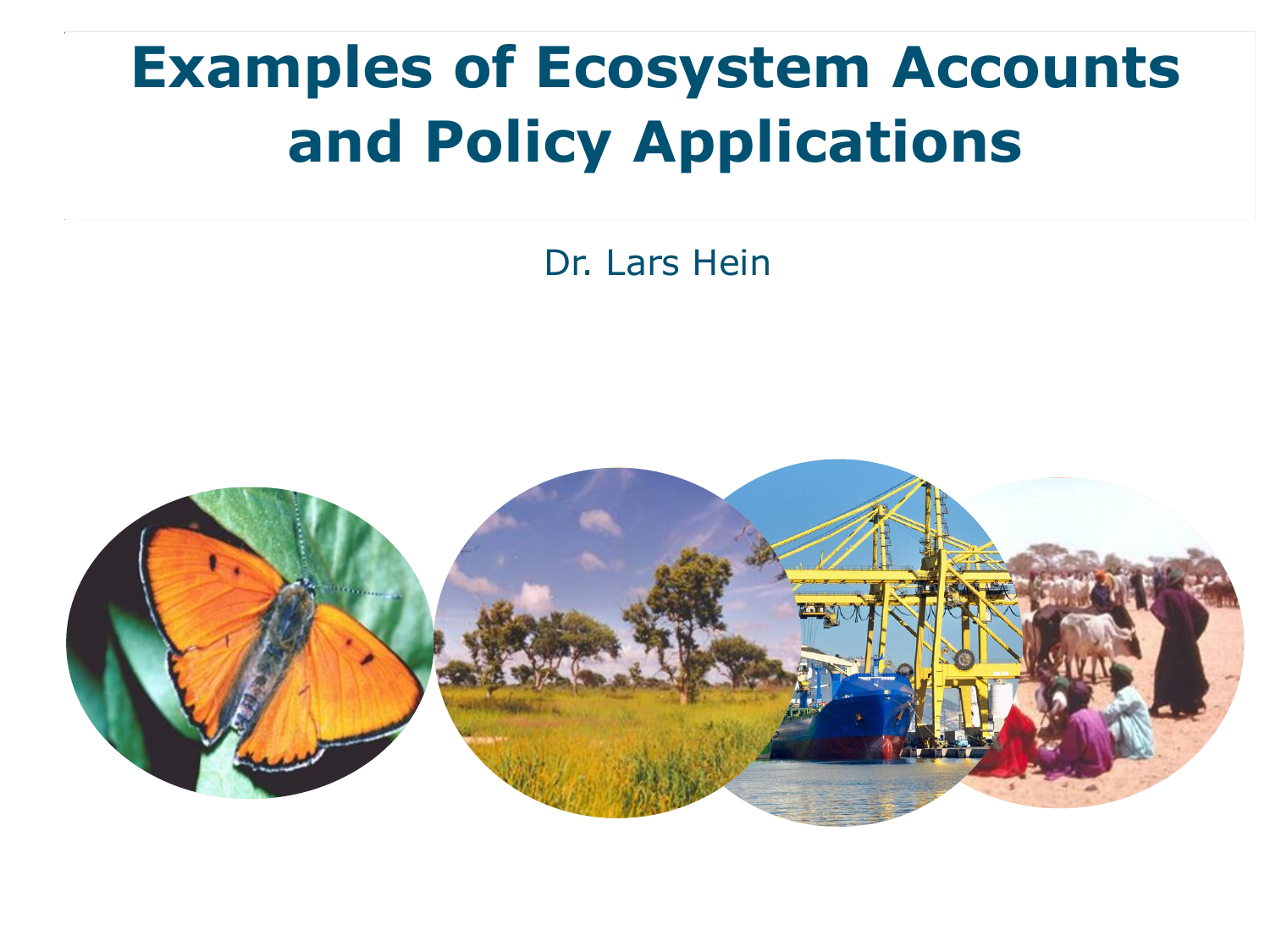#### **Contents**

- Scoping of accounts vis-à-vis policy questions
- **E** Ecosystem accounting in comparison with other green development indicators
- **Remaining challenges (and opportunities) in ecosystem** accounting
- **Illustrations of policy applications**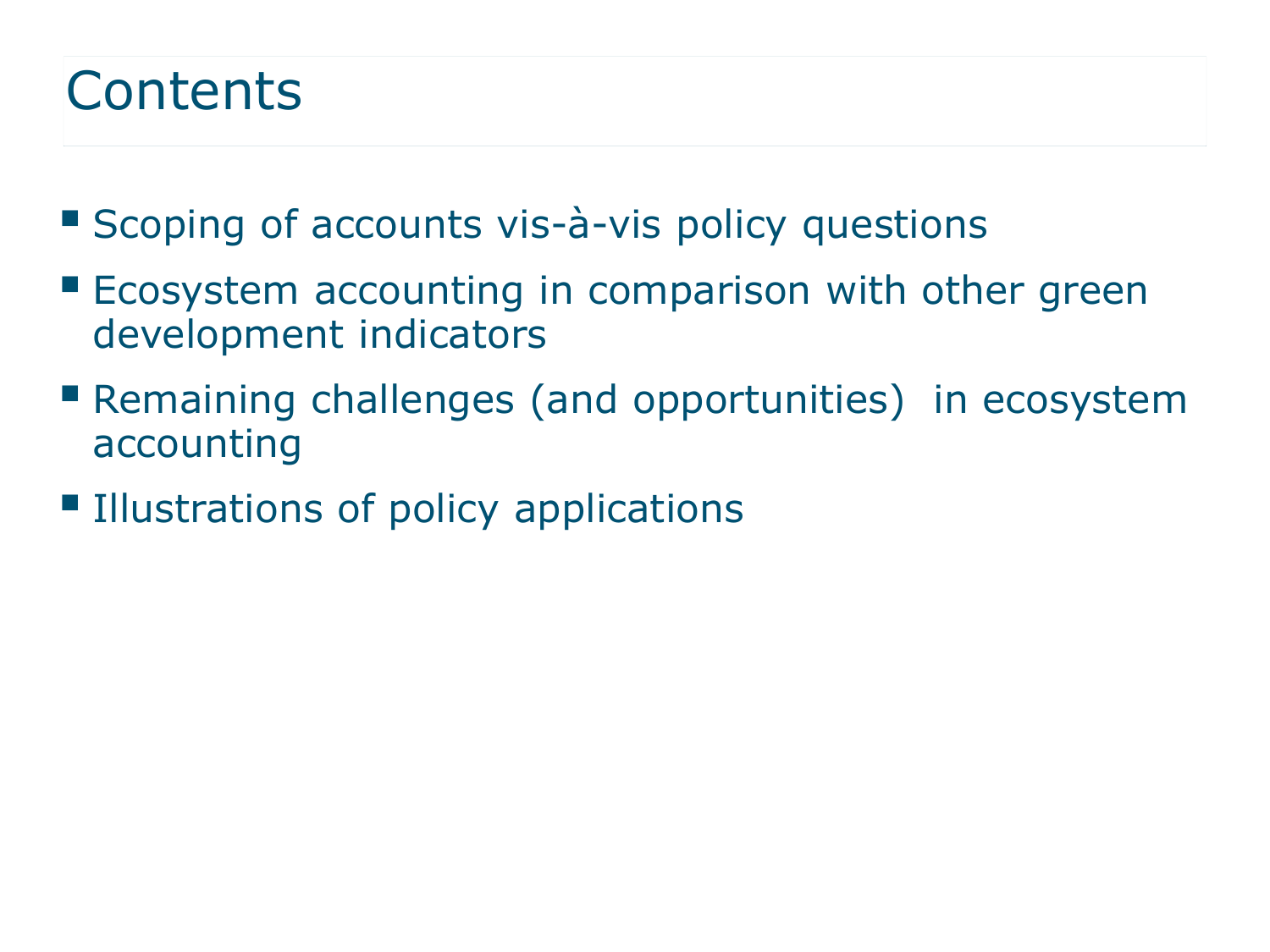#### ES in ecosystem accounts

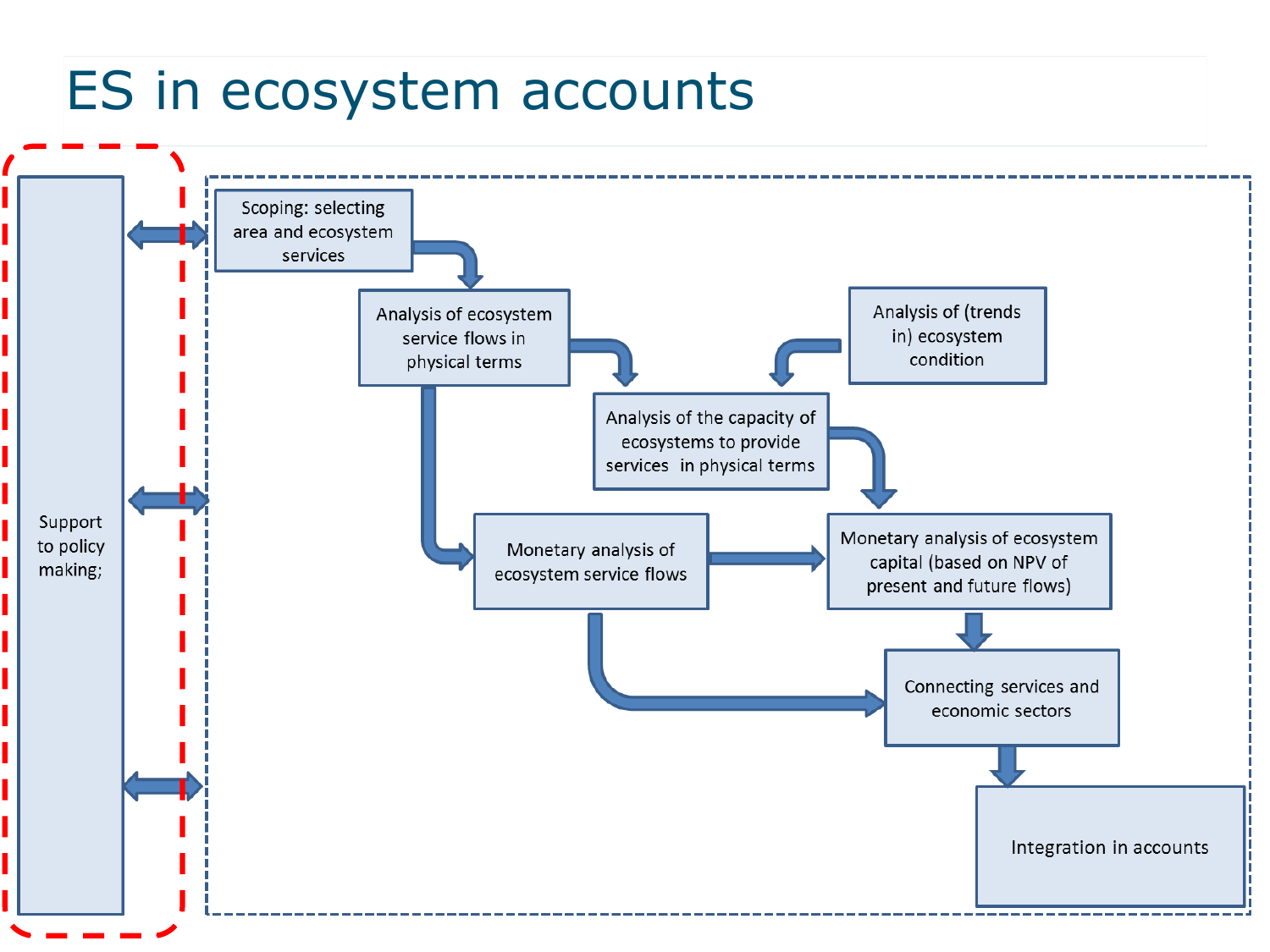## Scoping of Ecosystem Accounts

- Which areas, which ecosystems, which services to include ?
- **Driven by policy needs, for instance:** 
	- Indications of rapid land use change of changes in natural resource use
	- Conflicts in natural resource use
	- Sustainability concerns or ambitions
	- Interest in 'greening' the economy and in identifying flows of funds and potential investment opportunities including PES
- Driven by capacities, resources and data (will differ per service)
	- GIS modelling, production statistics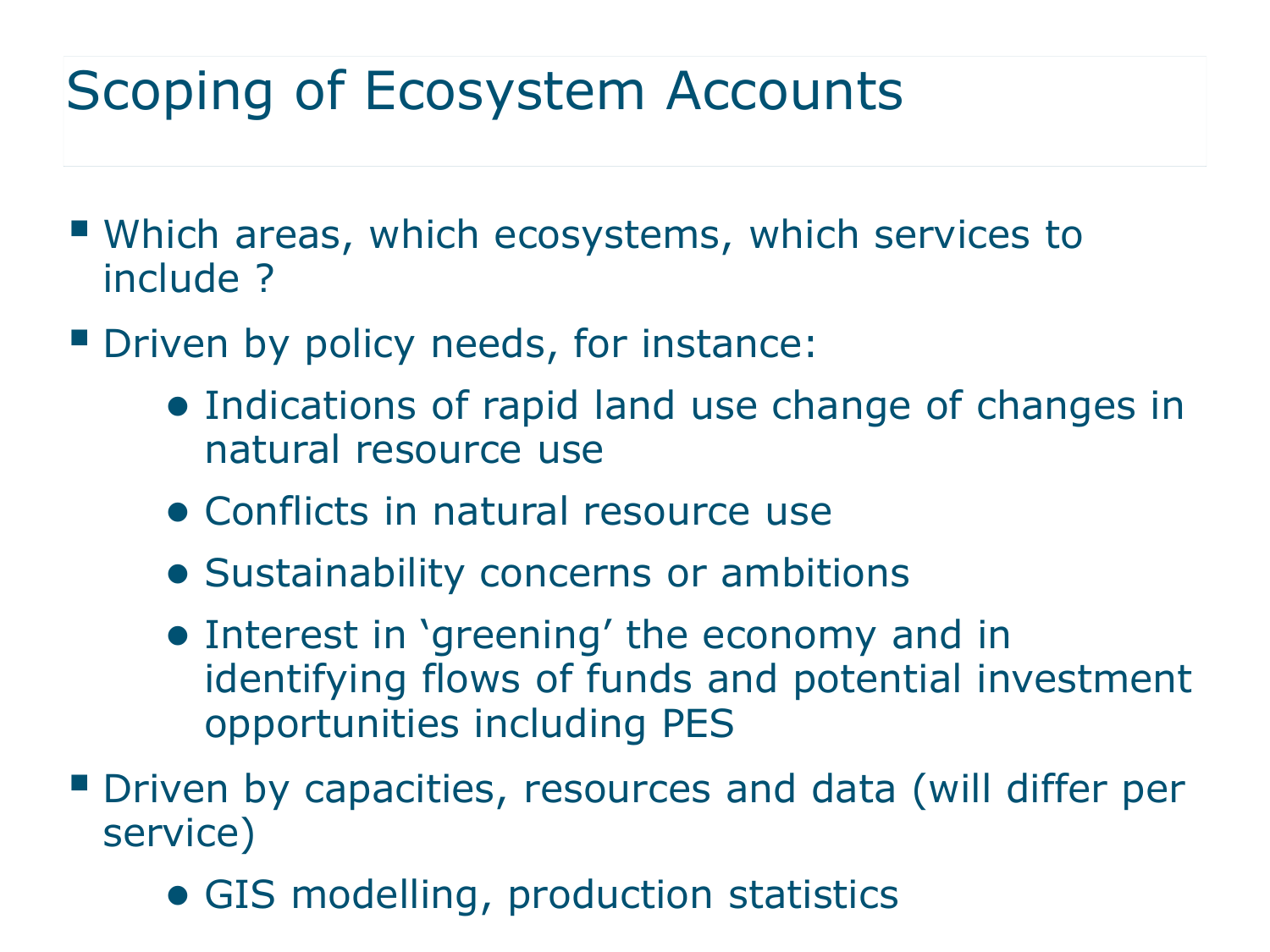## Ecosystem accounting and the GDP/NDP

- Note that many ecosystem services are already included in national accounts – directly or indirectly
	- Provisioning services (including home consumption)
	- Most of the regulating services (exception: carbon sequestration)
- **Ecosystem accounting makes the contribution** of ecosystems clear (also spatially) and shows implications of degradation and rehabilitation
- **Ecosystem accounting allows monitoring** capacity and thereby sustainability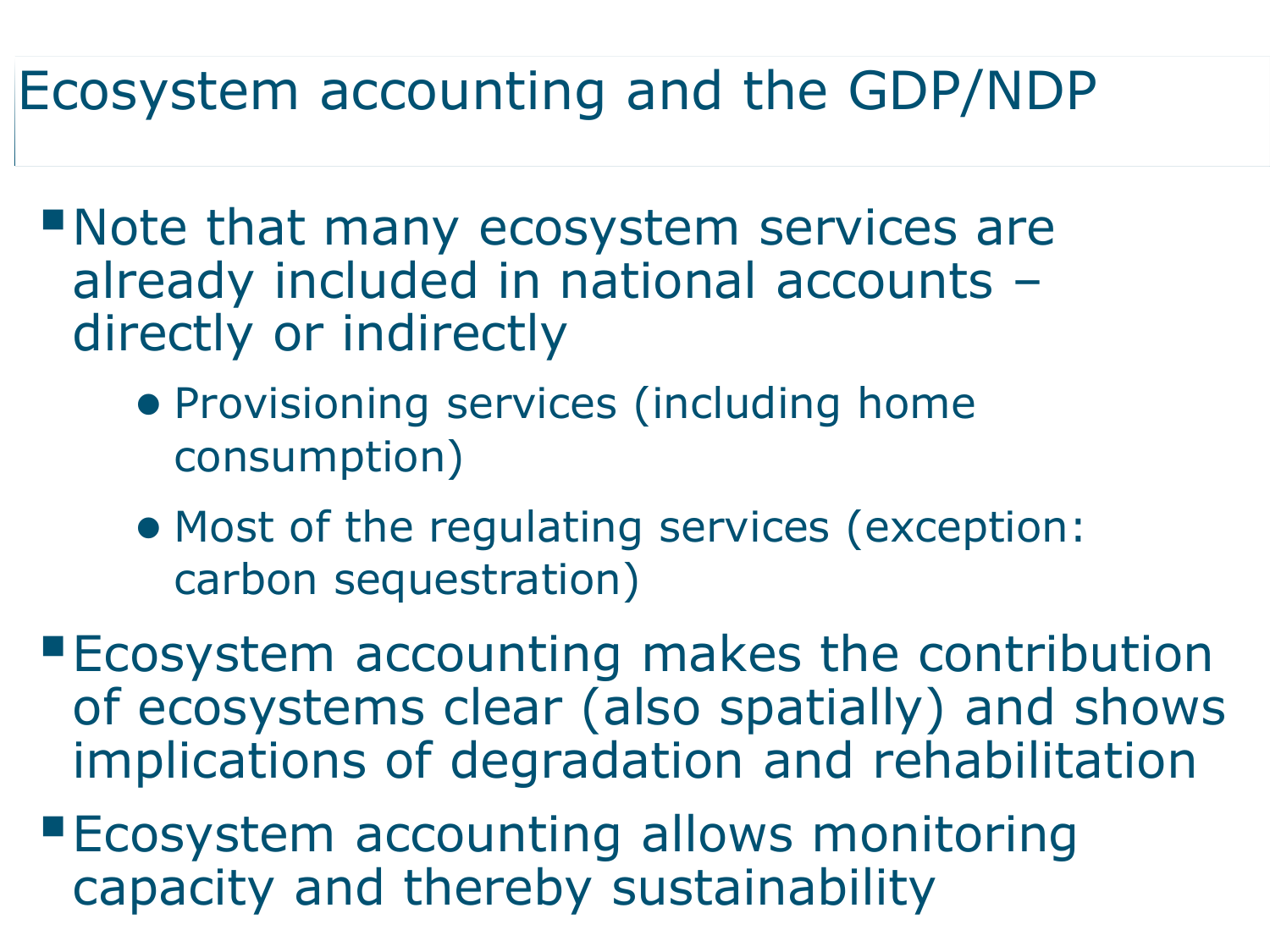## Ecosystem accounting versus the Central Framework

- Central Framework has been adopted as a standard
- Compartmental approach simpler, but leads to exclusion of many types of ecosystem services
- Central framework does not require spatial analysis
- **Ecosystem accounting allows for more** comprehensive understanding of sustainability trends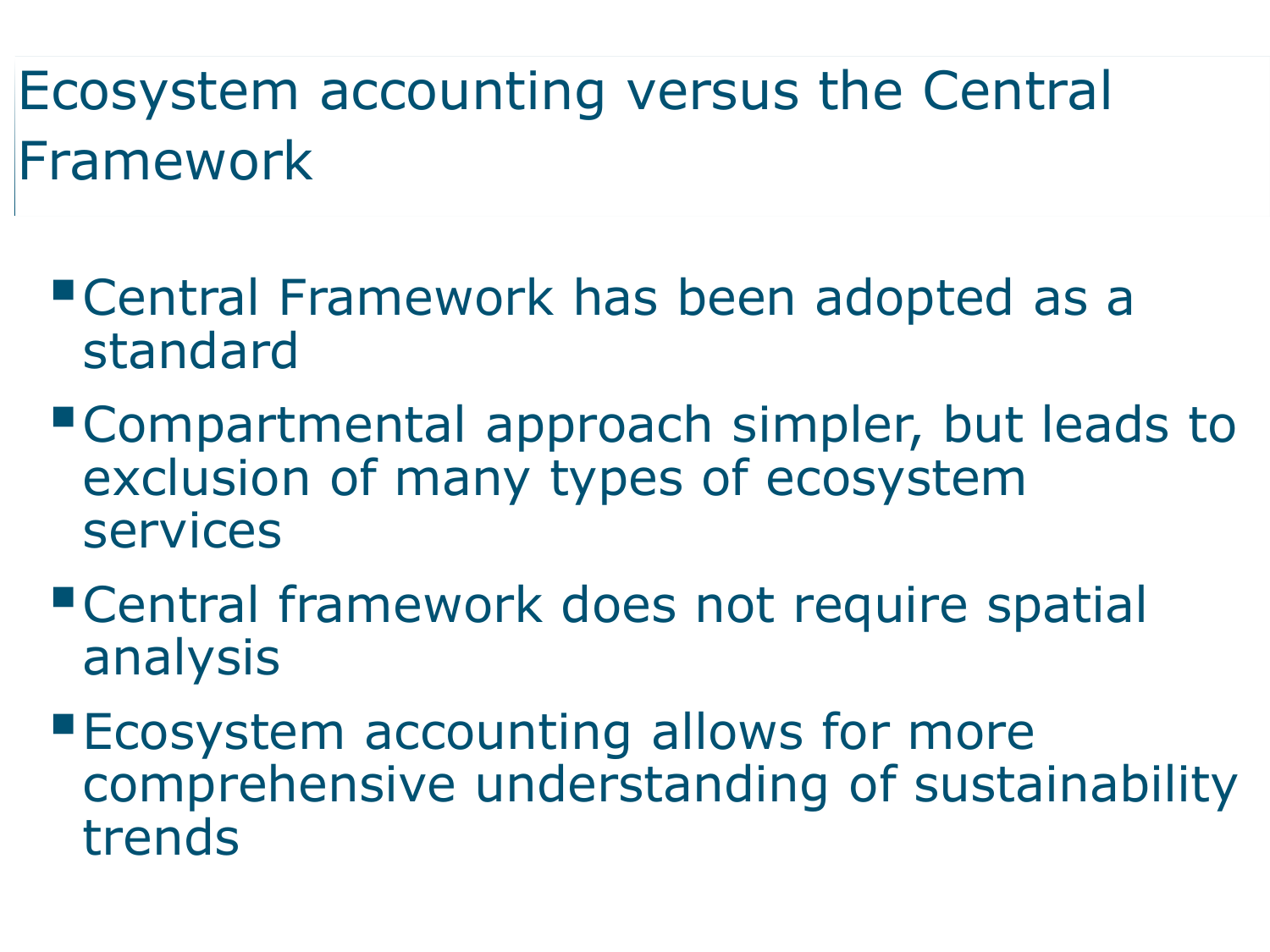Ecosystem accounting versus (Inclusive or Comprehensive) Wealth accounting

- **Ecosystem accounting does not include the** Consumer surplus
- **Ecosystem accounting allows linking to** national accounts, and builds on concepts and definitions defined in SNA (2008)
- **Ecosystem accounting does not require the** use of shadow prices as in wealth accounting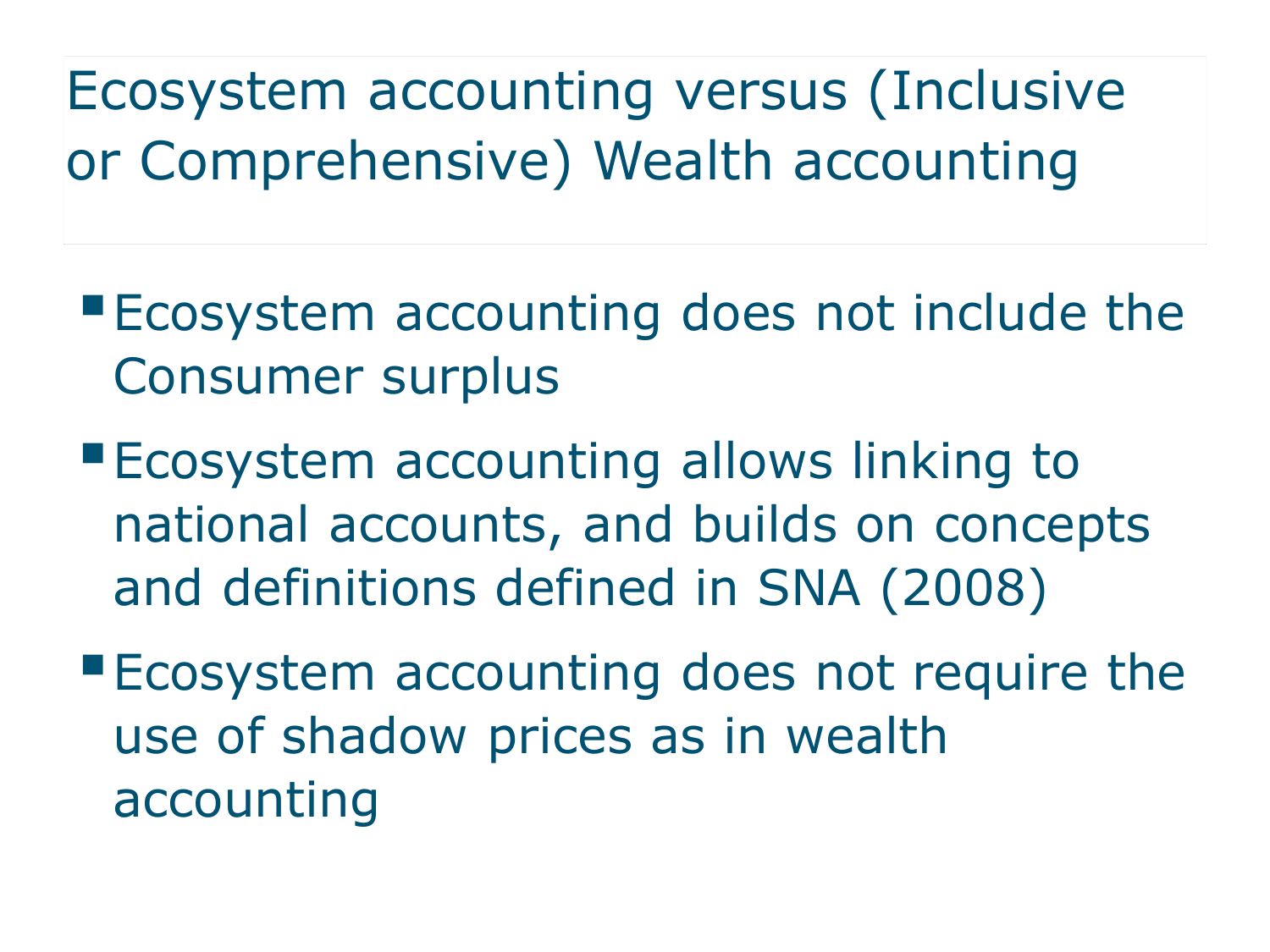## Further reading on wealth accounting

- Inclusive and Comprehensive Wealth accounting studies, using shadow prices for all types of capital.
	- UNU/IHDP Inclusive Wealth Accounting Report 2012, Barbier et al., 2012.
	- World Bank Comprehensive Wealth Accounting program:





- Where is the Wealth of Nations?  $\circ$ Measuring Capital for the  $21^{st}$  Century (2006)
- The Changing Wealth of Nations  $\circ$ Measuring Sustainable Development in the New Millennium (2011)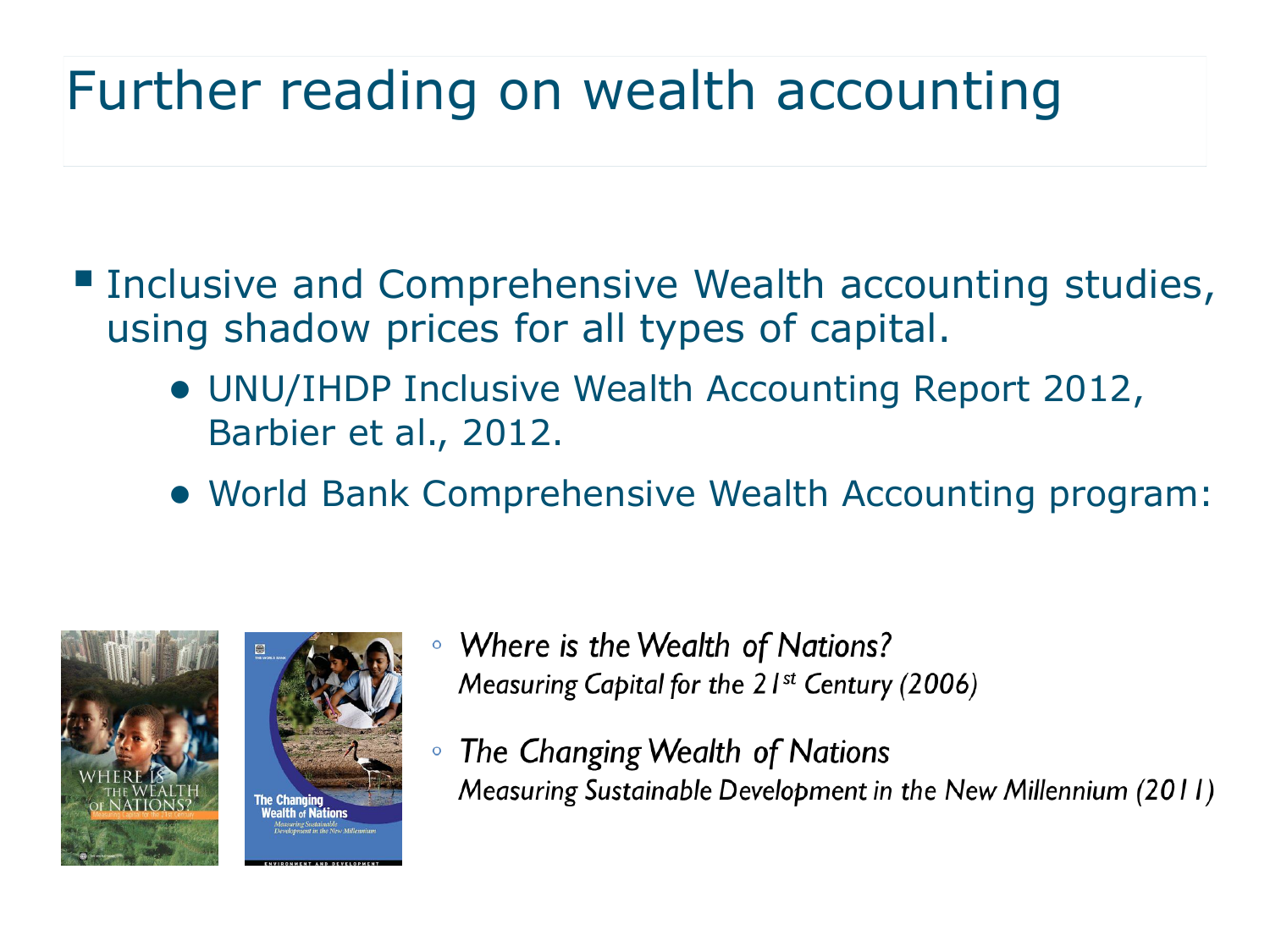## Adjusted net savings

- Adjusted net savings (also: genuine savings) measure the true rate of savings in an economy.
	- Expenditures on education are added to net domestic savings (investment in human capital)
	- Pollution damages include health damages from urban air pollution and costs of CO2 emissions.



Source: World Bank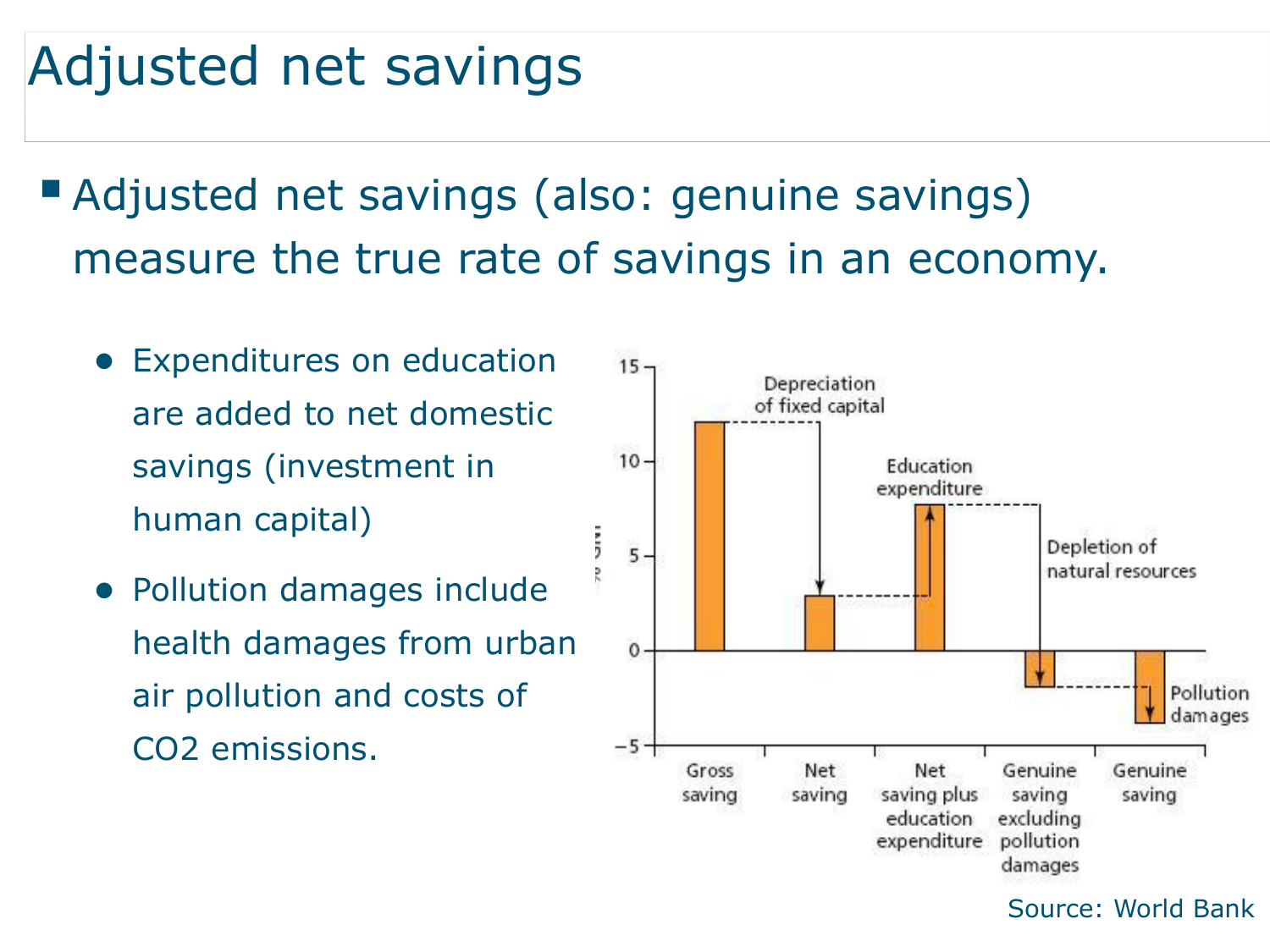## Challenges: Analysing ecosystem services

- Data availability, both physical and monetary
- Understanding uncertainties, in particular when there is a lack of data and only one suitable modelling approach that can be applied.
- **Modelling the hydrological service**
- **Example 1** Linking deposition of particulate matter to reduced concentrations of air pollutants
- **Integration in accounts: to whom should we attribute** public goods provided by ecosystems ? Are they produced by the ecosystem manager or land owner or ??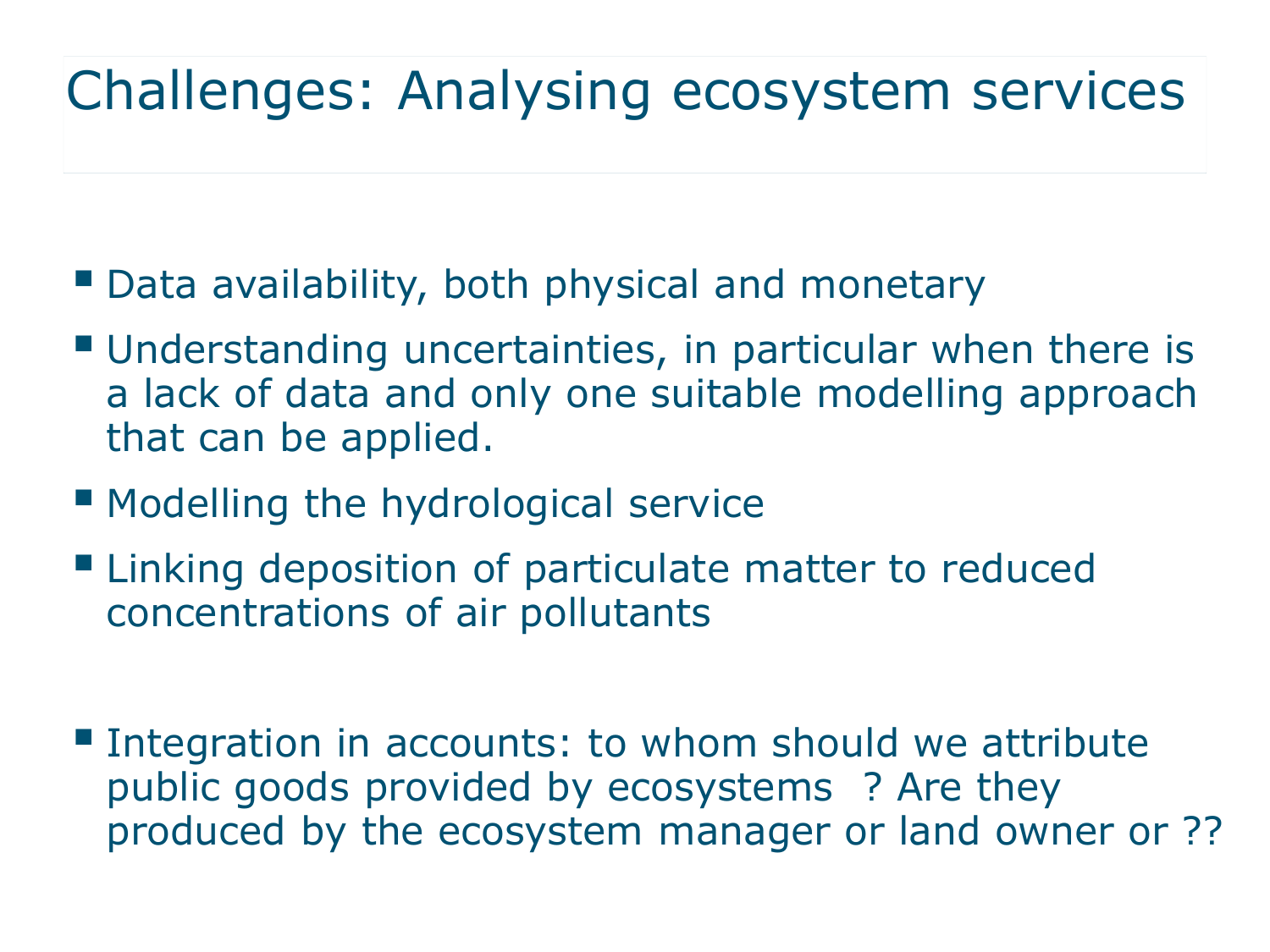# Challenges: calculating capacity provisioning services

- **There are thresholds that may be passed in ecosystem** condition under current management
- **There is unpredictability moderated by ecosystem resilience**, e.g. as a function of rainfall or fire
- What time frame to consider ?

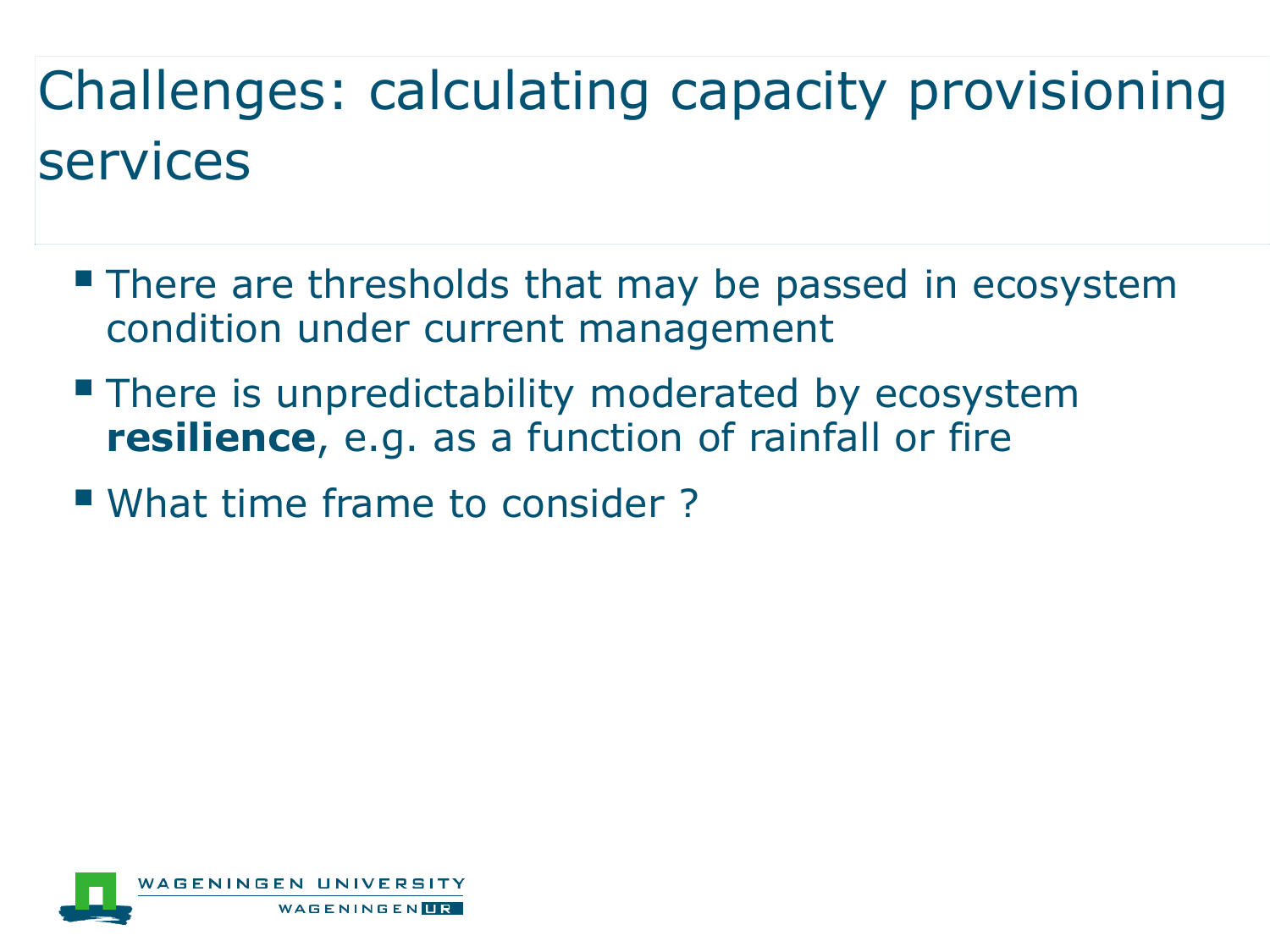## Challenges: valuing ecosystem services

- Valuation of provisioning services: Valuation of openaccess common pool provisioning services, where the resource rent approaches 0 ?
- Valuation of regulating services, for example
	- Wide price ranges for carbon
	- Values for hydrological service dependent on overall land cover in a watershed.
- Valuation of cultural services
	- Recreation
	- Comparison with biodiversity accounts
- Consideration of future price changes
- **Selection of discount rate**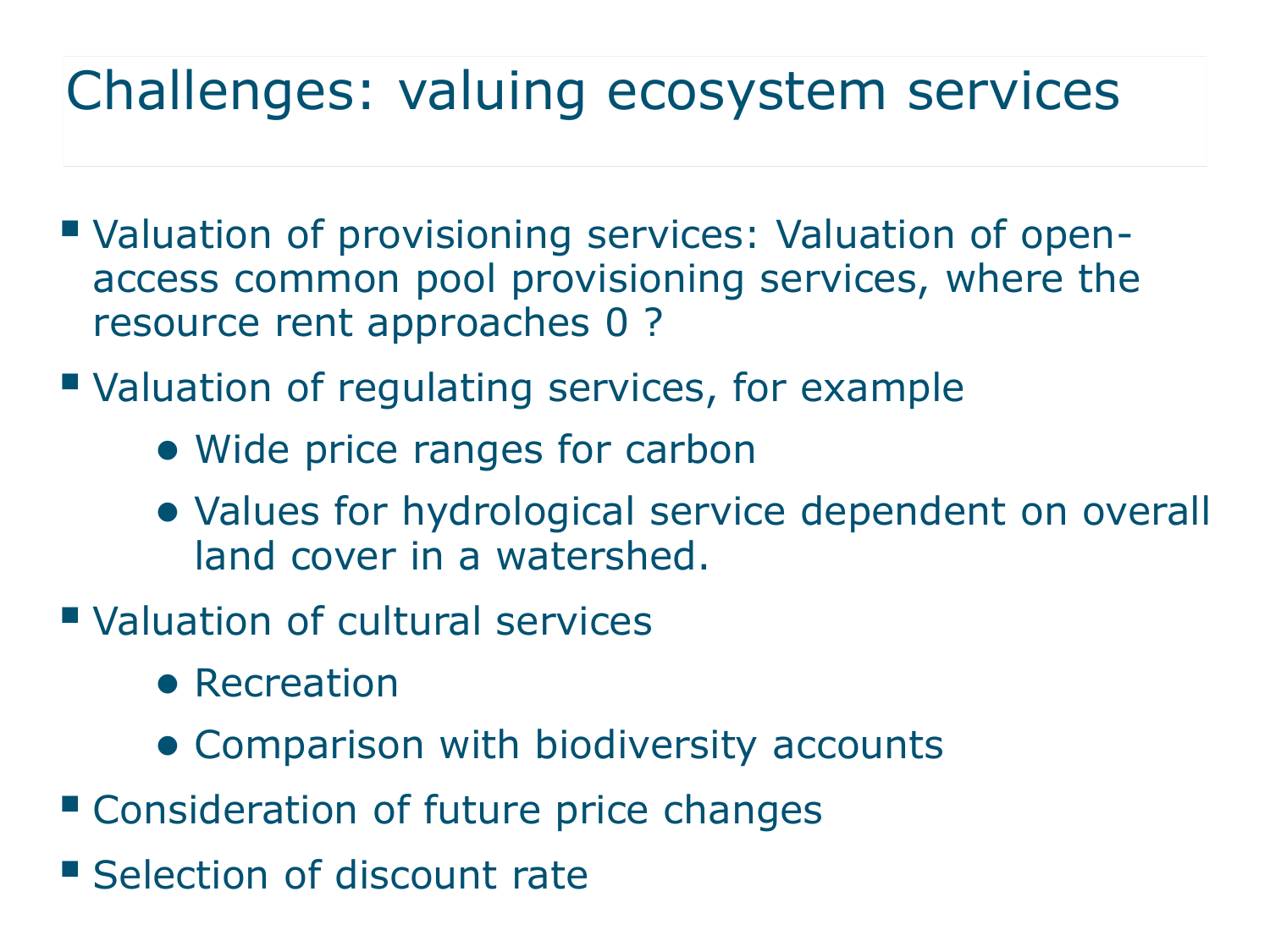## Policy applications

- **Ecosystem accounting for Land Use Planning (Central** Kalimantan)
- **Example 20 FLCOSYstem accounting to monitor sustainability (Norway)**
- **E** Ecosystem accounting to analyse the benefits of new protected areas (Netherlands)

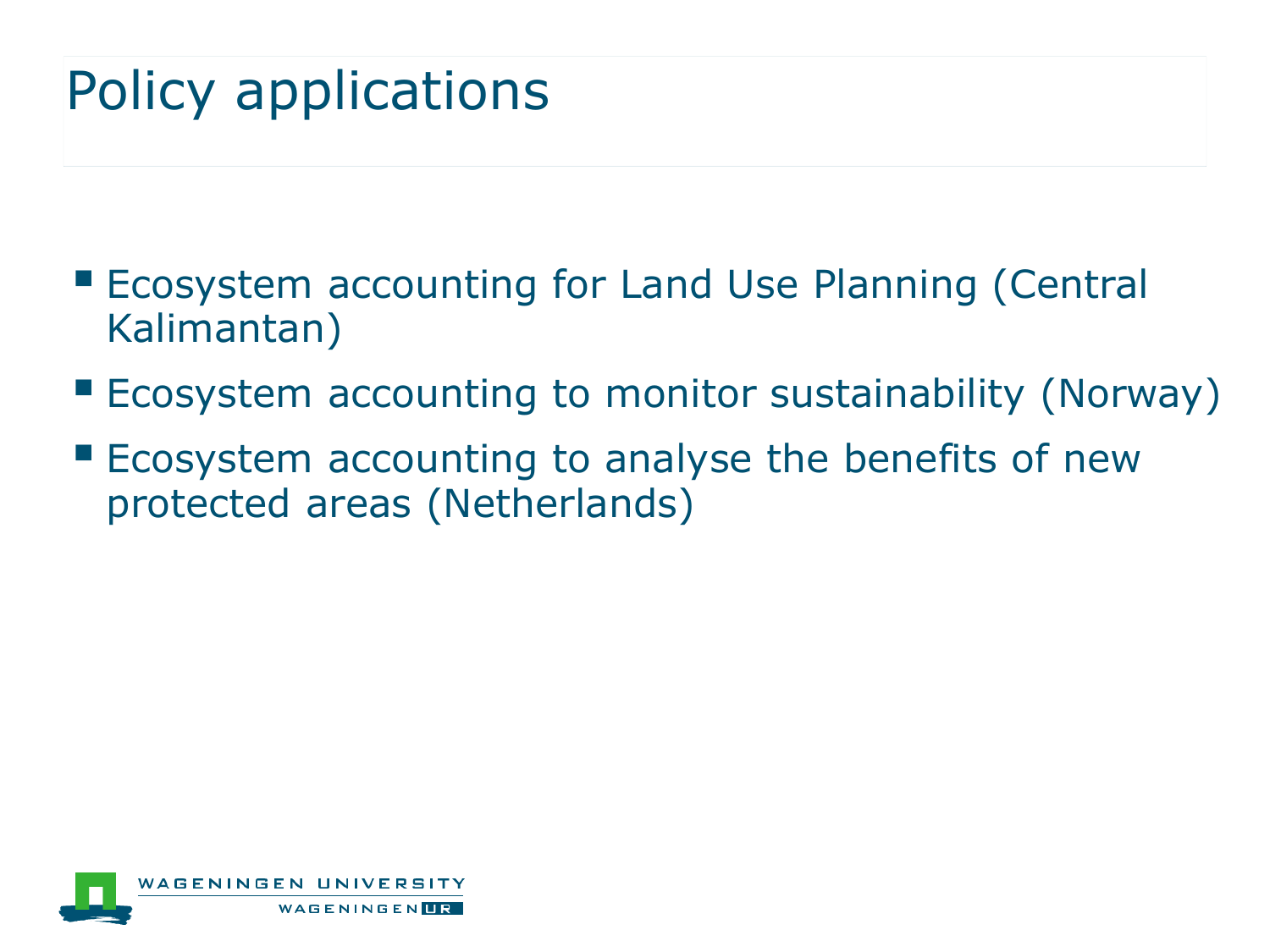## Stakeholders' development scenarios

#### **Environmentally sustainable scenario**

- Exclusion of orangutan habitat (suitability  $>$  50%).
- **Excluding areas where the current carbon storage in the** vegetation exceeds the carbon storage in a mature oil palm plantation.
- **Excluding peatlands. Exclusion of areas with high** potential for nature recreation.
- Maintaining the supply of areas important for timber, rattan and paddy rice production.

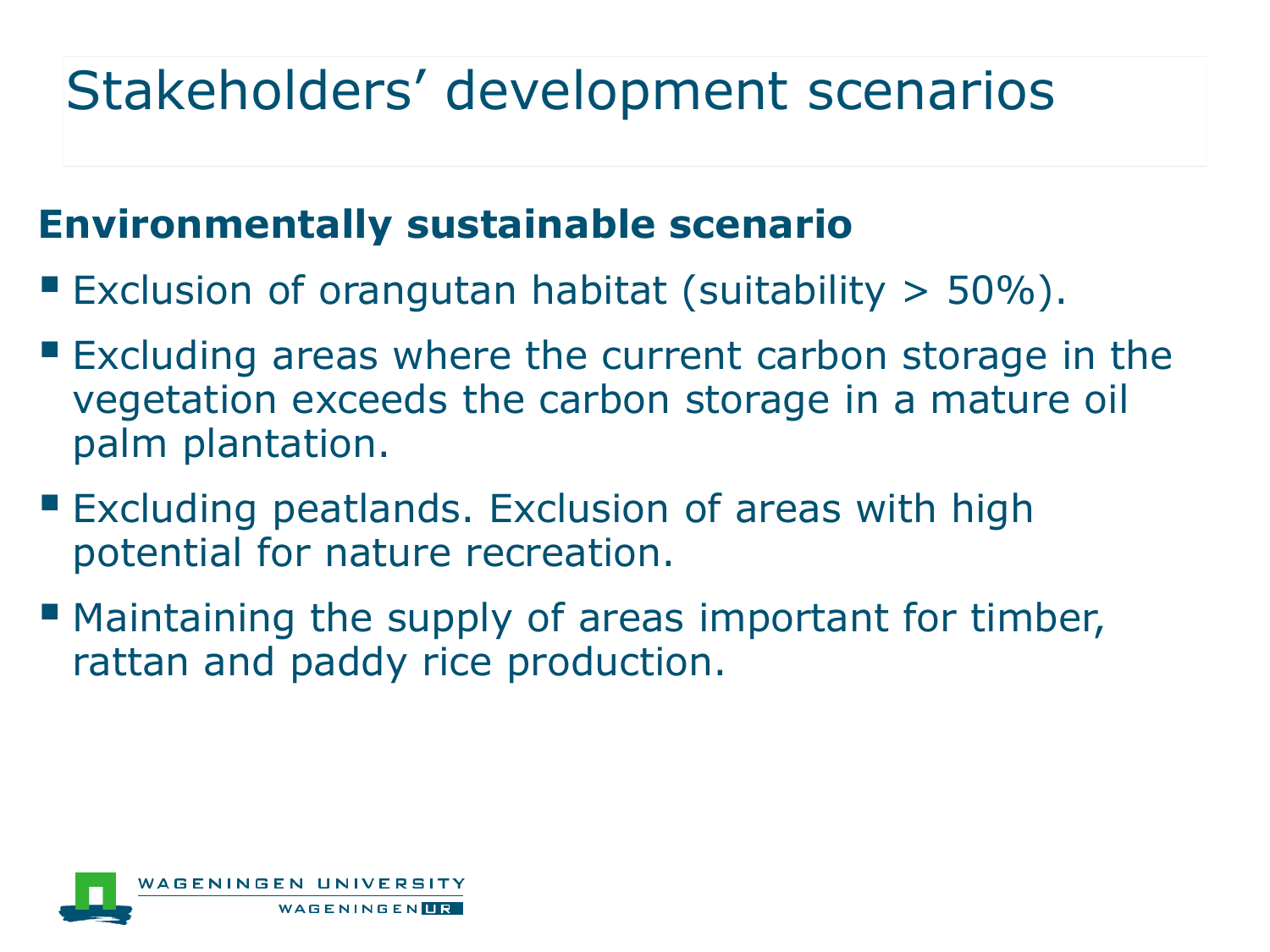## ES mapping for Land Use Planning

Existing oil palm plantation

Not suitable for oil palm expansior

Suitable for oil palm expansion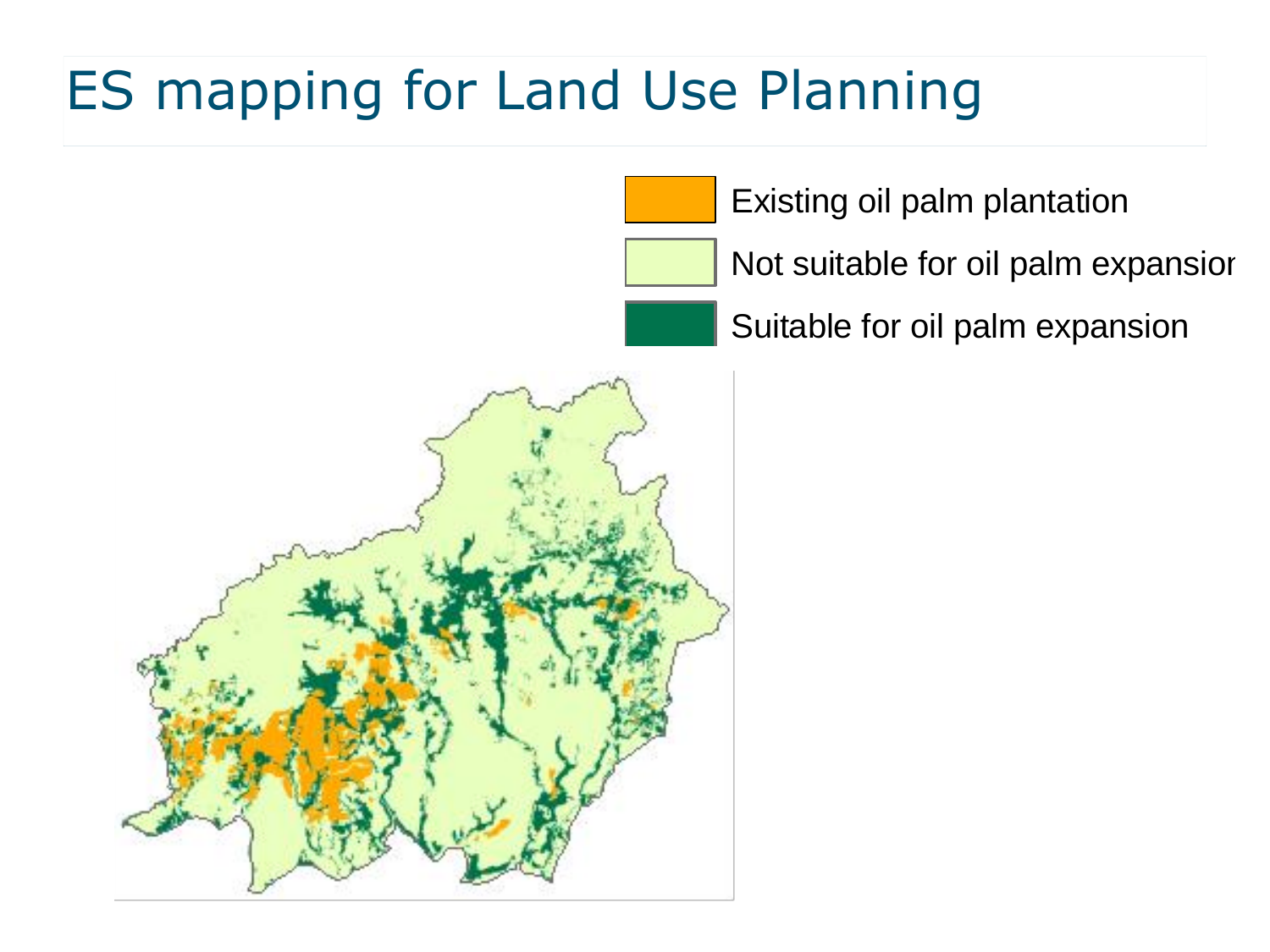## Case 3. Limburg

- **Analyse ecosystem** services flows and ecosystem capital
- 8 ecosystem services
- **Specific attention for** biodiversity
- **Analyse two** management options

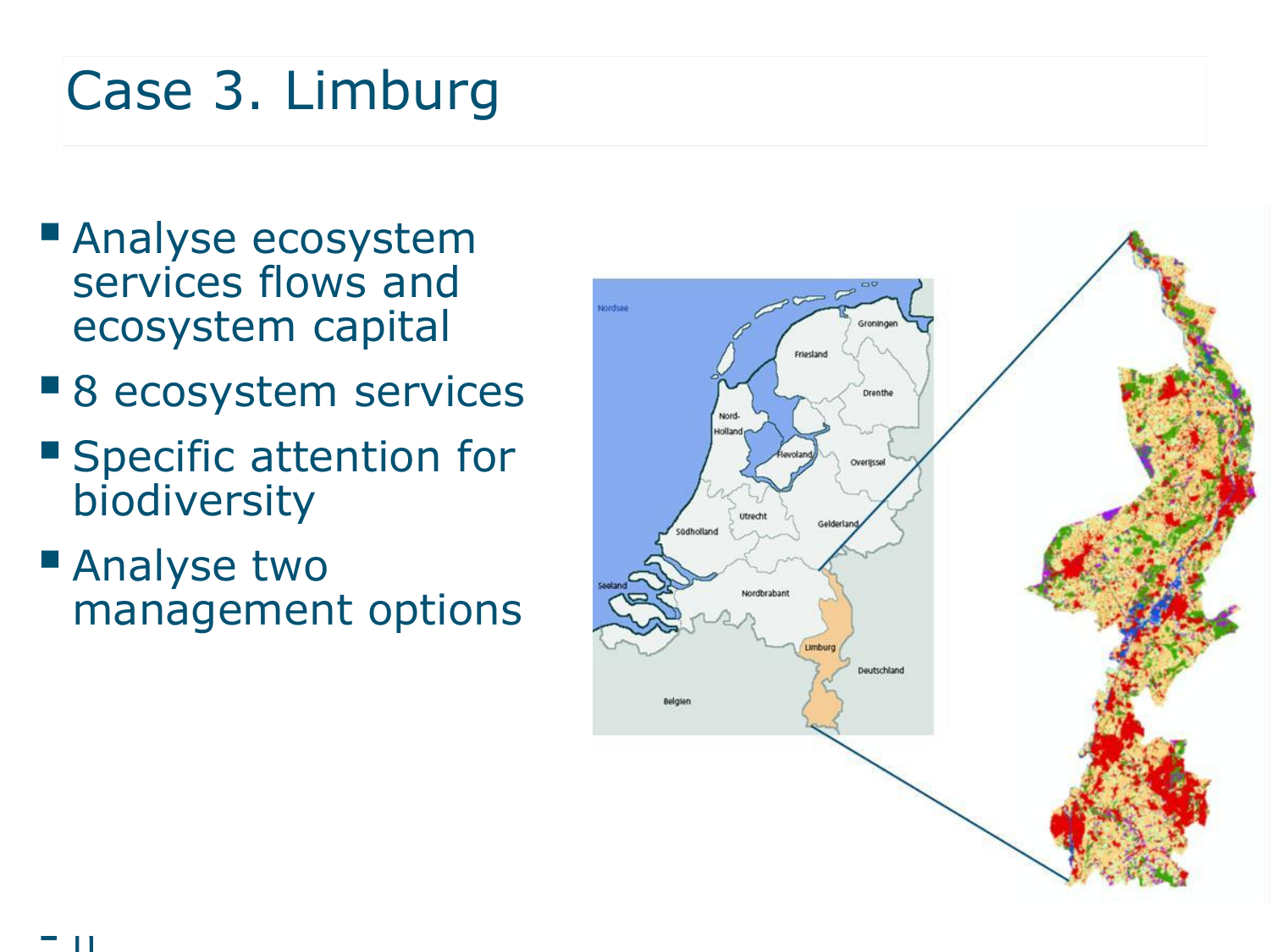## Policy application: comparing costs and co-benefits of new nature



WAGENINGENTR

Areas considered for expansion of protected area network

- **Costs may include** loss of crop production, costs of reduced space for urban expansion.
- **Co-benefits may** include increase in water supply, recreation, flood control.